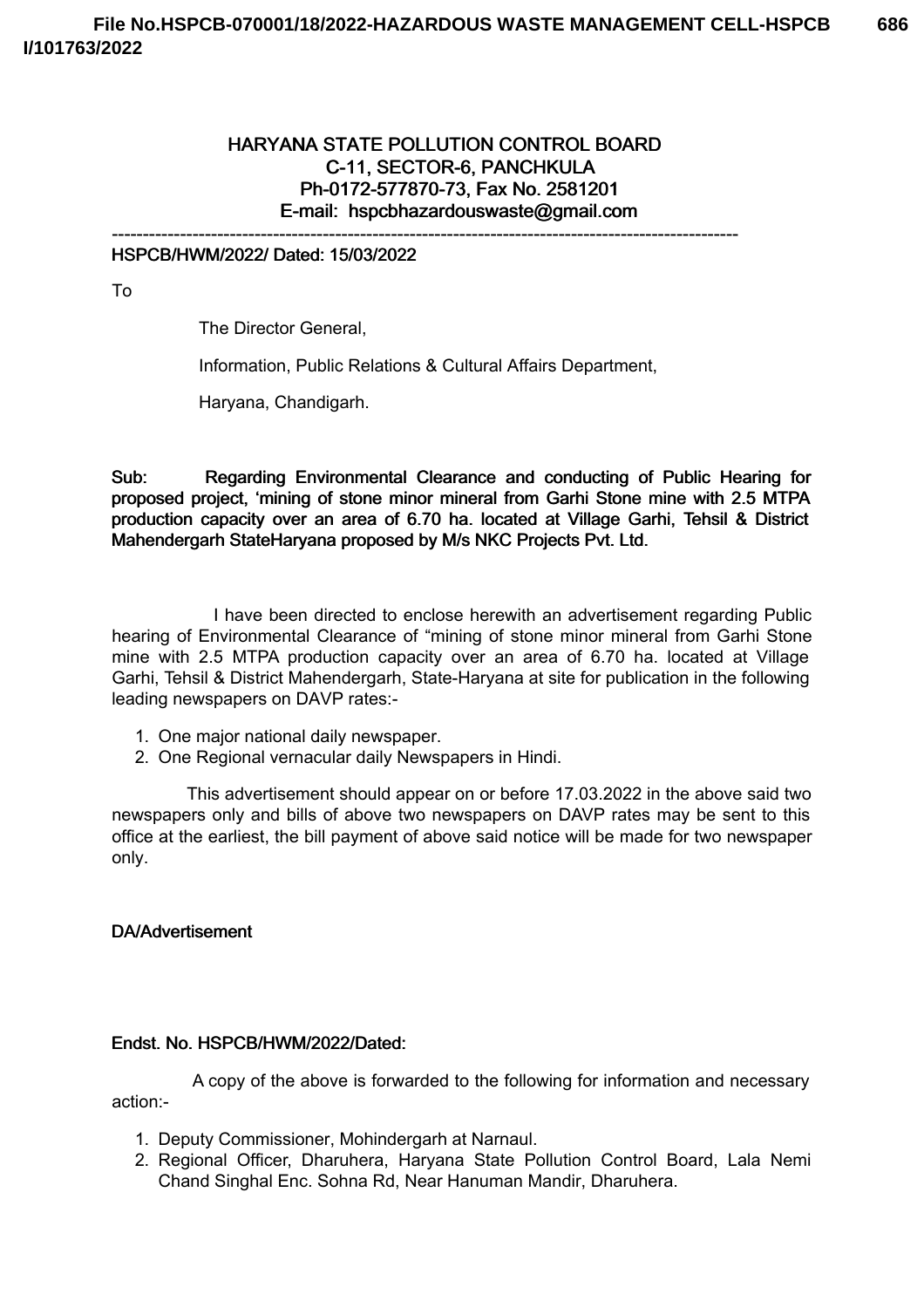- 3. Chairman Zila Parishad, Mohindergarh at Narnaul.
- 4. Executive Officer, Municipal Council, Narnaul.
- 5. Joint Director, District Industries Centre, Mohindergarh at Narnaul.

## DA/Advertisement

## Endst. No. HSPCB/HWM/2022/Dated:

A copy of the above is forwarded to the following for information and necessary action:-

- 1. Regional Officer, Haryana State Pollution Control Board, Dharuhera along with copy of EIA report and Executive Summary and CD for sending the same to the concerned authorities mentioned above to place the same in their offices for
- consultation of the general public during office hours. 2. M/s NKC Projects Pvt. Ltd., Village Garhi, Tehsil & District Mahendergarh State-Haryana.
- 3. SEE(IT) Branch, HQ, HSPCB for uploading the notice on the website of the Board.

## DA/Advertisement

### Endst. No. HSPCB/HWM/2022/Dated:

A copy of the above is forwarded to the following for information please:-

- 1. The Additional Chief Secretary to Govt. of Haryana, Environment and Climate Change Department, Haryana, Chandigarh.
- 2. The Director General Environment and Climate Change Department, Haryana.

### DA/Advertisement

### Endst. No. HSPCB/HWM/2022/Dated:

A copy of the above is forwarded to the following for information please:-

- 1. PS to Chairman.
- 2. PA to Member Secretary.

**Signed by Naveen Gulia** Date: 15-03-2022 11:33:15 Reason: Approved

Sr. Environmental Engineer (HQ)

For Member Secretary